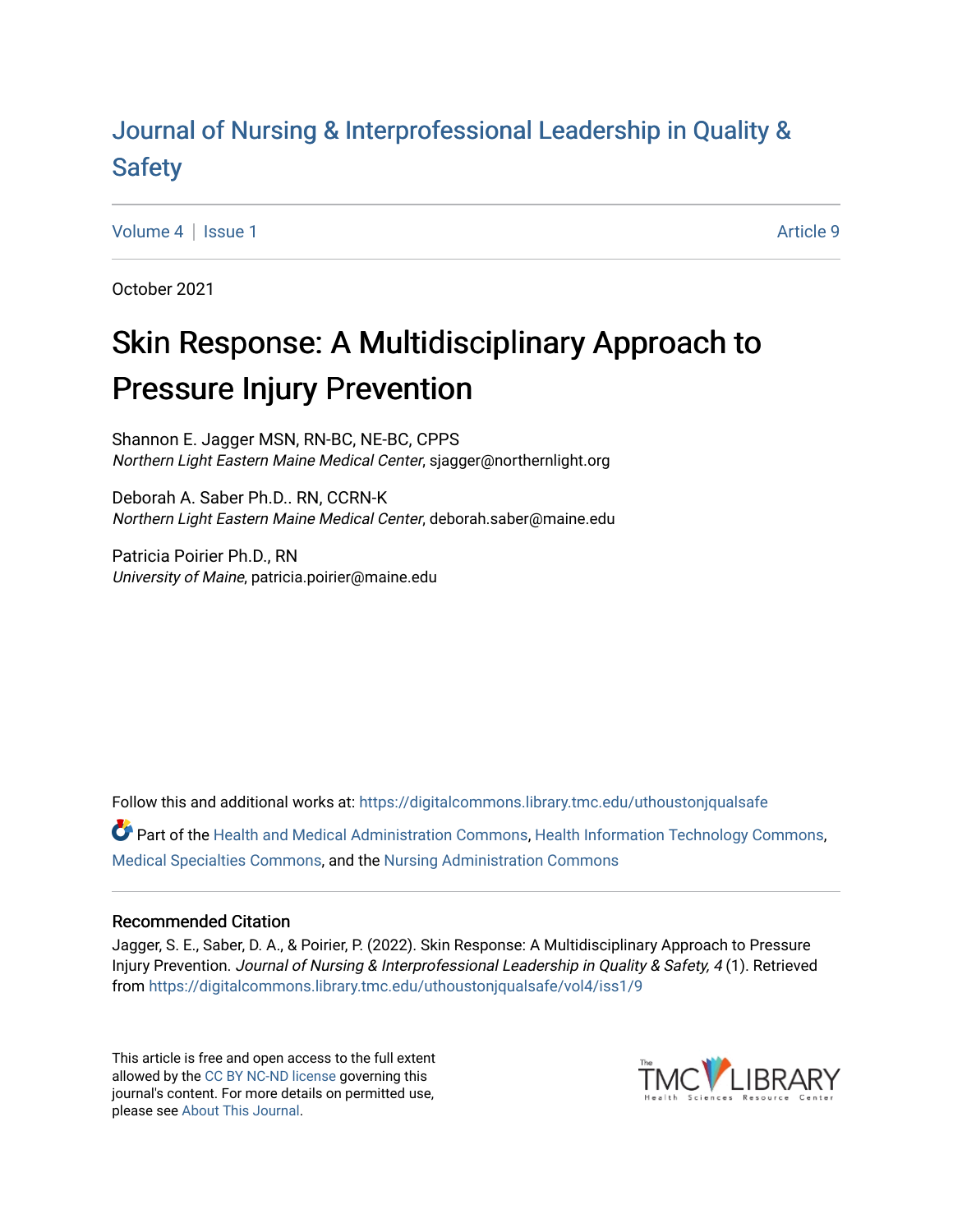# Skin Response: A Multidisciplinary Approach to Pressure Injury Prevention

# Abstract

Hospital acquired pressure injuries (HAPIs) are listed as serious reportable events and classified as "never events." Nevertheless, more than 2.5 million people develop HAPIs in the United States every year with 60,000 dying from associated complications. HAPI rates at the site of this quality improvement initiative were high and required intervention. As a result, the Skin Response (SR) initiative was developed to bring a multidisciplinary team to the bedside within 20 minutes of an identified skin concern. This team consisted of the bedside registered nurse (RN), RN leader, physician, facilitator, nutritionist, and wound RN. Through a team approach, SR assisted with the identification, intervention, and implementation of a plan of care for any identified skin concern. The team worked to correct barriers within the electronic health record, develop relationships among the multidisciplinary team, and replace the use of unnecessary wound consultations with real-time education and support for the bedside RN. With the use of SR, there was a reduction in sentinel event HAPIs by 86% within 12 months and an estimated decrease in the cost of care of 2 to 14 million dollars. SR promoted an institution-wide culture change around skin care and HAPI prevention and continues to be practiced.

# Keywords

pressure injury prevention, hospital acquired pressure injury, Skin Response, multidisciplinary team, education, skin care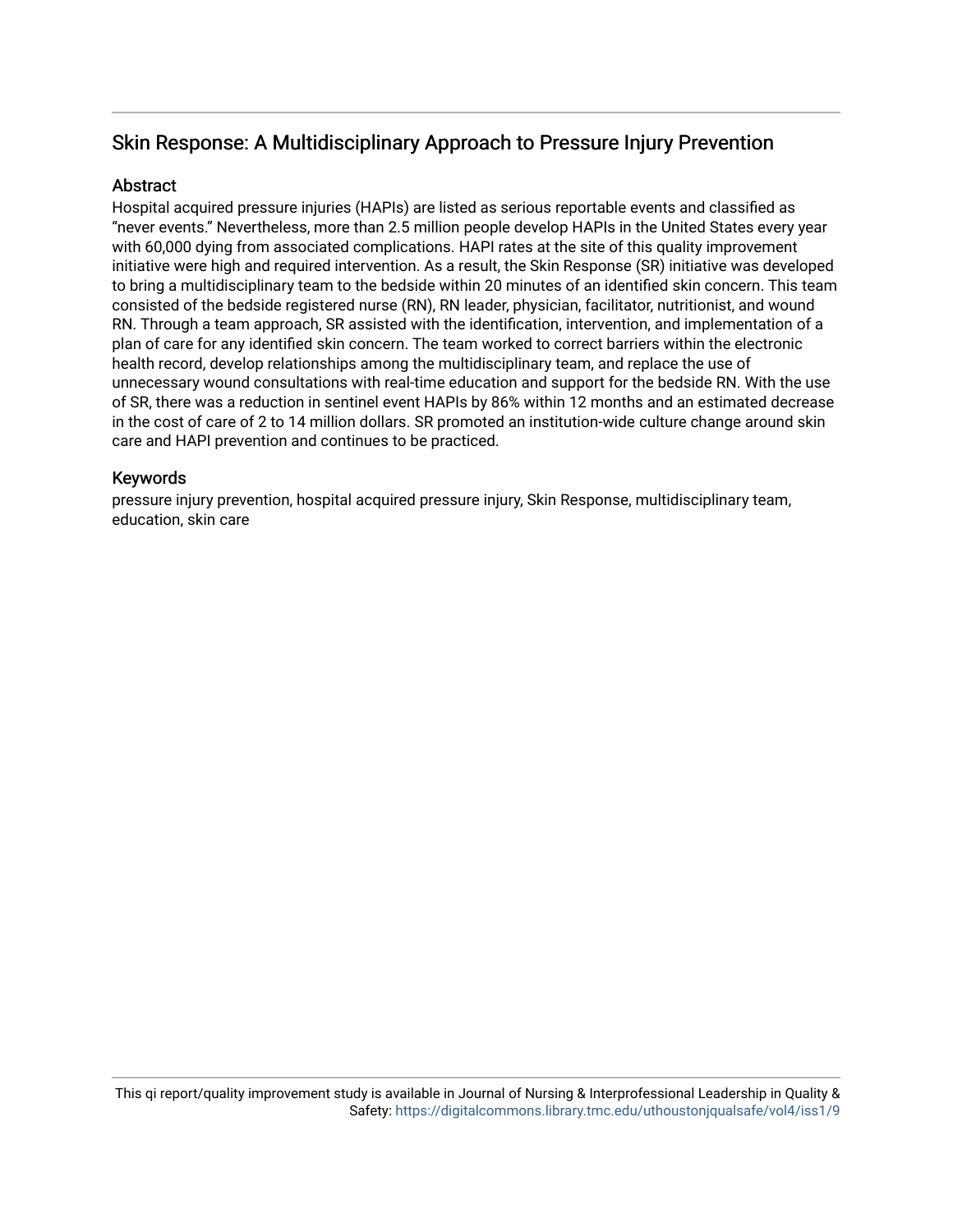#### **Introduction**

 A pressure injury (PI) can be defined as a breakdown of skin integrity due to prolonged and unrelieved pressure (Al Aboud & Manna, 2020). The factors contributing to PI development include illness, aging, nutrition, medications, hypoxia, moisture, and low temperature (Al Aboud & Manna, 2020). Not only are PIs painful, but they also carry associated risk for serious infection and increased use of health care resources (Agency for Healthcare Research and Quality [AHRQ], 2014).

PIs that develop while a patient is in the hospital are called hospital acquired pressure injuries (HAPIs) and are listed as serious reportable events and classified as 'never events' (National Quality Forum, [NQF], 2021). More than 2.5 million people develop HAPIs in the United States every year, with 60,000 dying from associated complications (AHRQ, 2014). Research findings indicate that multi-component programs with multidisciplinary involvement can decrease HAPI prevalence (Lin et al., 2019). Interventions that include nutrition, skin care routines, repositioning schedules, support surfaces, and education can aid in the prevention of skin breakdown (Tayyib & Coyer, 2016). Nutritionists, wound RNs, and pharmacists can offer valuable support in the prevention and progression of PIs, and providers can offer valuable aid in prescription of PI care as part of the team (Samuriwo, 2012).

 This paper outlines the methods and results of a quality improvement (QI) initiative designed to improve patient skin care and reduce sentinel events caused by HAPIs at a moderate-sized tertiary care hospital in the Northeastern United States.

#### **Problem**

 The institution used the Agency for Healthcare Research and Quality (AHRQ) toolkit for preventing pressure injuries in hospitals (2014) in earlier performance improvement efforts; however, HAPI events were rising within the institution despite the use of many of the best practices contained within the AHRQ toolkit. There were unknown barriers to practice that needed correction to achieve optimal patient care and improve HAPI-related quality outcomes.

# **Project Purpose**

 The purpose of the Skin Response (SR) initiative was to reduce the number of HAPIs at the institution by improving patient skin care protocols. The project aim was to reduce sentinel event PIs by 20% within 12 months of implementation.

#### **Methods**

 The SR initiative employed the Plan, Do, Study, Act methodology (AHRQ, 2020) which uses iterative cycles of change implementation to achieve desired outcomes in a change initiative. The aim of the initiative was to bring appropriate resources to the point of care and uncover system barriers thought to be contributing to the PI problem. The purpose of creating the multidisciplinary SR team was to thoroughly examine the causes of failure through immersion in the clinical environment and to experience the implementation barriers through the eyes of those doing the work. This strategy of investigation, guided by *Brown's Conditions of Ethical Reflections* (1990), uses input from the front-line practitioners to create an environment and ethical climate that empowers caregivers, builds trust among team members, includes key stakeholders in both micro- and macro-level decisions, and allows for role flexibility, inquiry, and ethical reflection within the workplace.

#### **Development of the Skin Response Intervention**

 Collaboration between executive leadership, the QI department, risk management, and both physician and clinical nursing leads was achieved prior to developing and implementing any change interventions. The SR project team developed a multidisciplinary approach to identify and treat skin alterations in the hospital setting, guided by the literature (AHRQ, 2014; Lin et al., 2019; Tayyib & Coyer, 2016; Samuriwo, 2012). Executive leadership committed to making needed changes, and the AHRQ toolkit (2014) guided a readiness selfassessment. The self-assessment included a survey of attitudes and beliefs around PI prevention of both clinical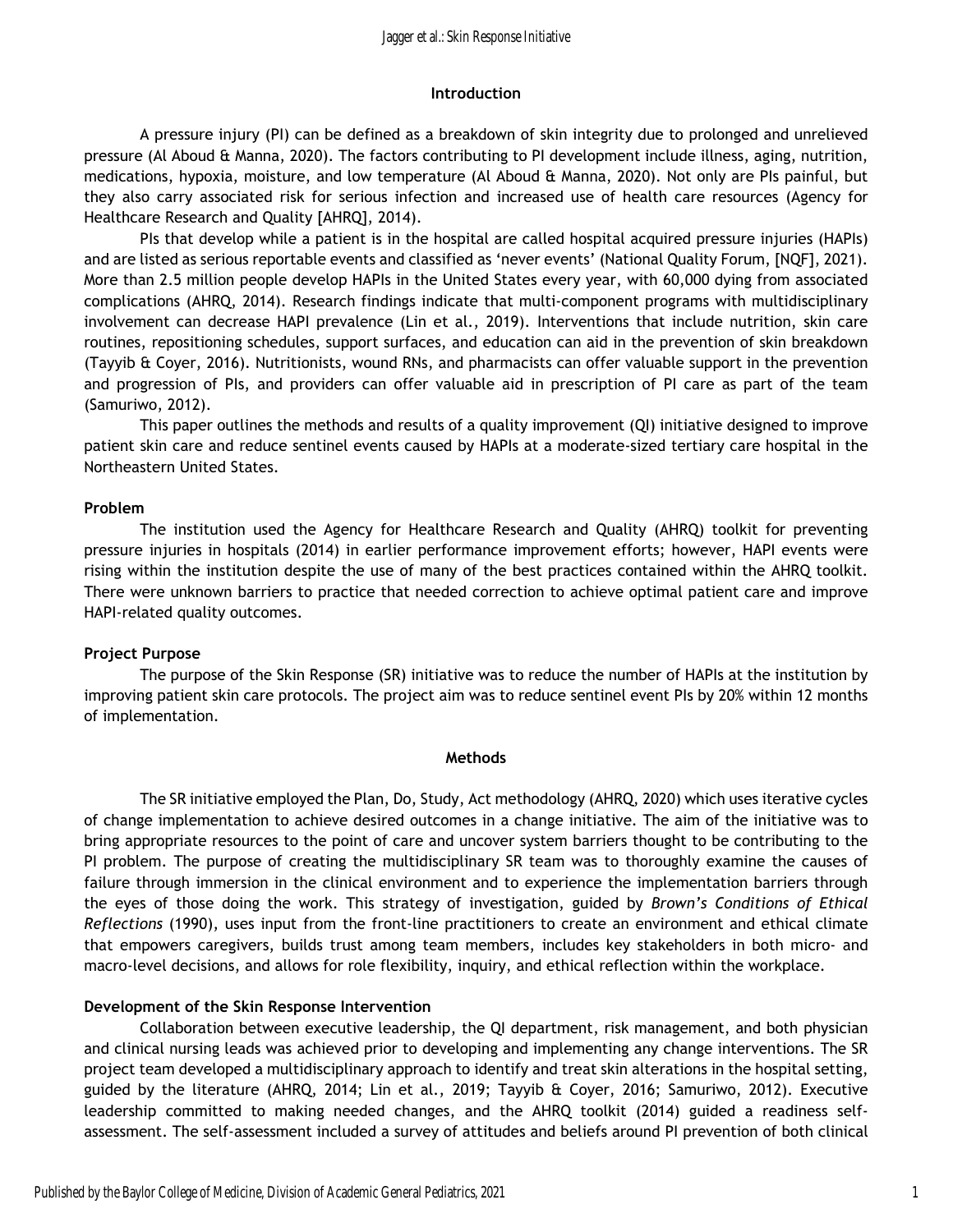and non-clinical staff. Additionally, a fishbone diagram was used to identify potential root causes of the continuing high rates of HAPIs at the institution (See Figure 1). A trial of the new SR protocol was conducted from August 2020 through October 2020 on two medical-surgical inpatient units (over 100 patient beds) with high levels of HAPIs.

# **Figure 1**

# *Fishbone Diagram of Barriers Identified*



# **Skin Response Process**

- 1. The bedside registered nurse (RN) initiates an SR page when skin alteration is identified.
- 2. The bedside RN calls the hospital operator to indicate the need for a SR consultation, providing the patient's room number and name to the operator.
- 3. The hospital operator pages the alert to those designated to receive the SR alerts (see Skin Response Implementation Team listed below).
- 4. The SR team responds to the patient bedside within 20 minutes of the page.
- 5. All SR team members gather at the bedside to:
	- a. assesses the skin alteration,
	- b. provide needed education to the bedside RN,
	- c. identify appropriate care interventions,
	- d. initiate care planning process, and
	- e. identify barriers to optimal care.
- 6. The bedside RN and wound RN document the findings of the SR team in the electronic health record (EHR).
- 7. The facilitator documents the findings in the event reporting software.

# **Skin Response Implementation Team**

 The roles and responsibilities of the SR implementation team were varied and included several interprofessional team members.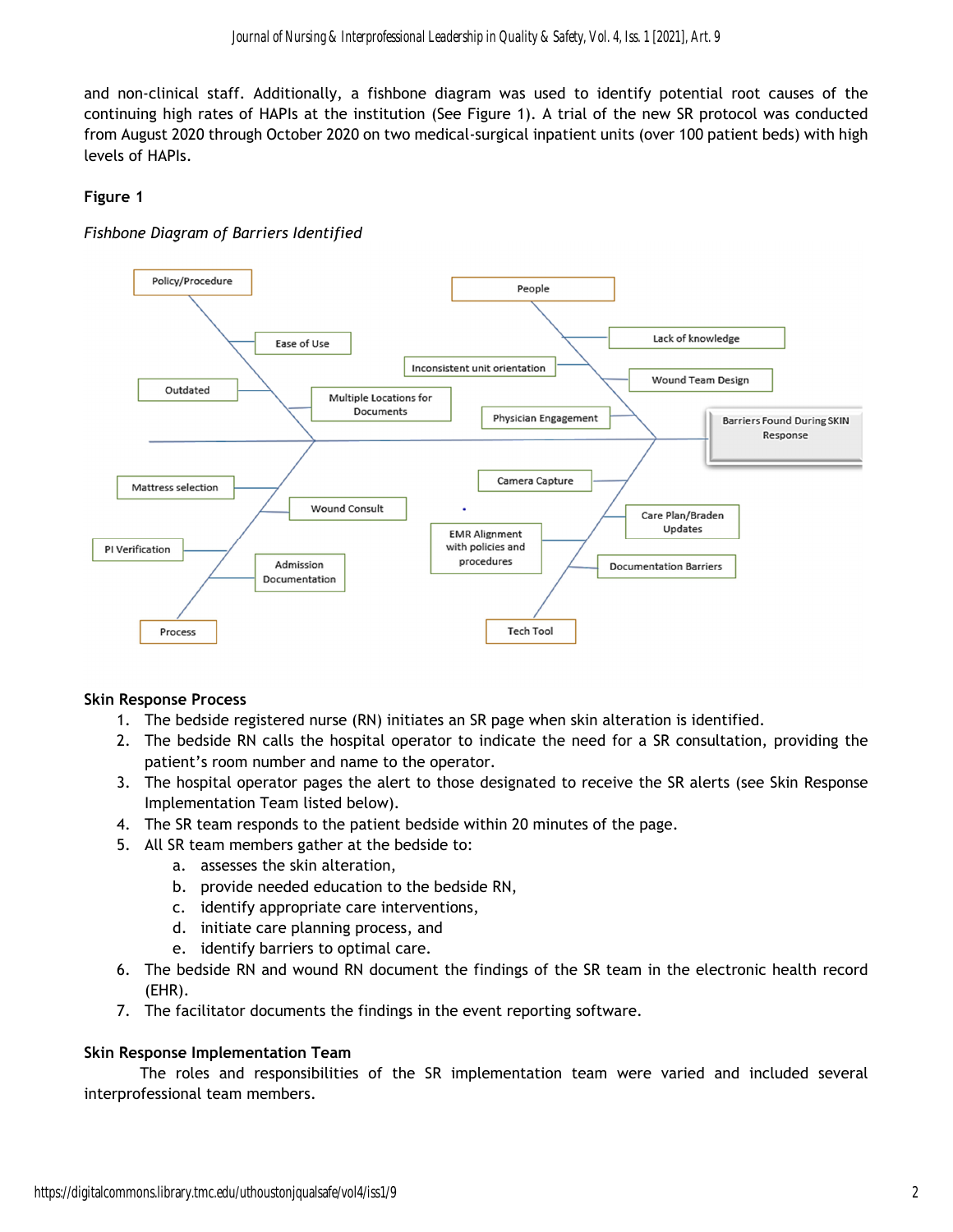### *Bedside RN*

 The bedside RN initiated the SR page when a skin alteration could not be confidently identified or if consultation about skin care was required. The bedside RN was responsible for wound photography, documentation in the EHR, ordering approved topical agents and dressings, and implementing the plan of care as discussed during the SR consultation.

#### *RN leader*

 The RN leader worked collaboratively with the bedside RN to determine whether an SR consult was needed or if the skin alterations could be managed through unit-based resources. Once the SR page was initiated, the RN leader was involved during the multidisciplinary bedside discussion to ensure that orders were entered, and the patient's care was monitored throughout hospitalization. Additionally, the RN leader entered contributing factors and severity levels into the event reporting software.

#### *Facilitator*

 The facilitator was a member of the risk management or QI departments. The facilitator ensured that all members of the SR team were present before beginning the response, recorded the findings, collected pertinent clinical data (e.g., comorbidities) using a "Skin Response Form," ensured responsibilities were assigned to team members after each SR consultation, and recorded information into the event reporting software. The facilitator notified Risk Management and the executive leadership teams of any potential sentinel events. Finally, the facilitator provided quality assurance to the SR process by ensuring that the procedure was organized, professional, and productive.

#### *Wound RN*

 The wound RN served as the subject matter expert with the primary responsibility of education and care plan development. The wound RN assisted with the identification of the skin alteration, recommended treatment plans, and assisted the bedside RN with the entry of orders and documentation in the EHR.

#### *Physician*

 The physician assisted with the identification and plan of care by providing a comprehensive patient history, ordering tests and pharmacological interventions, and initiating consultations with other healthcare providers. The physician was also responsible for skin alteration documentation in the EHR and ongoing treatment plan assessment.

#### *Nutrition*

 The nutritional expert contributed knowledge and expertise relating to skin integrity and risk for skin breakdown. The nutritionist participated in the multidisciplinary discussion and assisted in selecting supplements or dietary options to meet the patient's needs and preferences.

#### *Ad Hoc Members*

 Ad Hoc attendees were added to the SR team as needed. Members with expertise in clinical informatics, medical specialties, facilities management, and executive leadership were examples of ad hoc members.

#### **Staff Education**

 Staff education for the SR protocol included a number of interventions. Formal education on the SR initiative was provided for all nursing and support staff (e.g., certified nursing assistants, nursing technicians). Instruction on specific roles of SR team members was given in the form of electronic modules and simulation training. All staff completed an assignment to prepare for the simulation exercise prior to the scheduled simulation session for the purpose of confirming their knowledge of the skin response process, as opposed to testing their knowledge level of skin care. All staff were then offered an algorithm-style simulation to accommodate the skill level of various healthcare staff. For example, the simulation could result in a SR page, or it could result in the bedside RN managing the skin alteration independently if competence and knowledge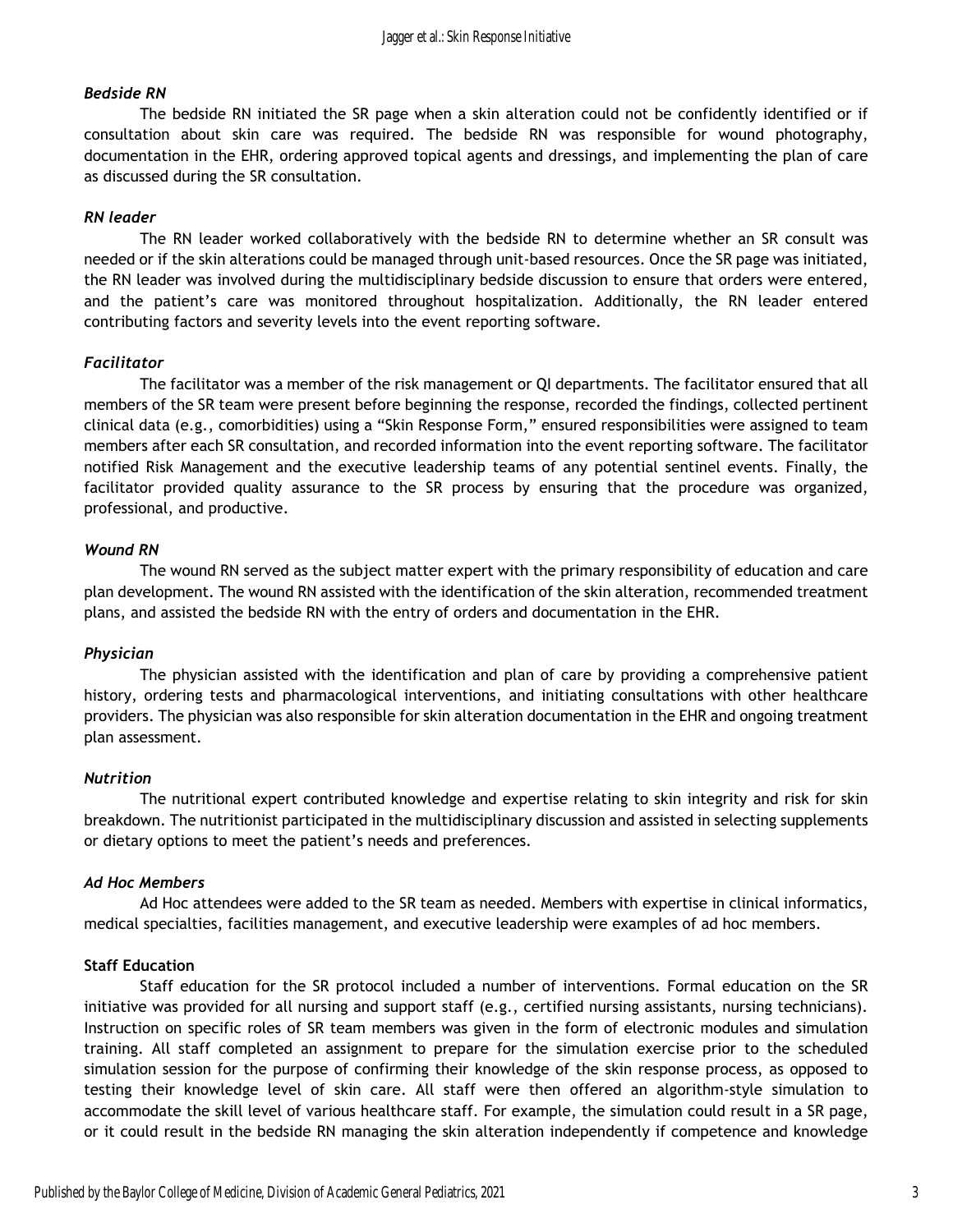were demonstrated. Staff completed a survey pre- and post-education module to gauge how they felt about their ability to manage a skin alteration and engage in the SR process.

Initial notification and education of the new SR process were provided through e-mail, huddles, provider and nursing staff meetings, as well as at organization-wide leadership meetings. Posters advertising the new Skin Response Team were distributed to staff prior to go-live of the trial (See Figure 2).

# **Figure 2**

*Skin Response Poster* 

# **Skin Response**

A team will be with you at the bedside within 20 minutes to help you with a care plan for your patient.

S. Surface K. Keep patients moving I. Incontinence/moisture N. Nutrition/Hydration

Help with skin abnormalityassistance with any concerns about skin or wound potential

> Call S.K.I.N Response by dialing 0 and we will respond to you!

> > Hours: 8-4:30 M-F

#### **Outcome Measures**

 Event reporting software was used to track sentinel event PIs and evaluate the SR intervention with information including pressure injury stage, severity level, contributing factors, and pre-intervention data. A three-part verification was done to ensure the accuracy and completeness of the data. First, sentinel event data extracted from the event reporting software, which was the validated source of sentinel event PIs for the organization, measured the success of the SR intervention. Second, to verify that all HAPIs were captured, EHR data obtained from discharged patients with documented HAPIs was compared to the event reporting software. The EHR report contained data from any patient discharged with a documented PI identified as "not present on admission." Third, PI prevalence data was collected monthly for all inpatient units as part of the National Database of Nursing Quality Indicators, which is a nursing quality program that provides hospitals with unit-level performance comparison reports to the state, national, and regional percentiles, and serves as an aid to nursingdriven QI efforts (National Database of Nursing Quality Indicators [NDNQI], 2011). Prevalence data was compared to data entered in the event reporting software to ensure all pressure injuries were recorded.

 Data around the use of a wound consult versus a SR consultation was tracked for 4 months from November 2020 to February 2021. Prior to the SR intervention, wound consults were independently completed by the wound RN, which could take several days to complete. Criteria were established to outline which patients required an SR consultation versus a wound consult to assist staff with choosing the appropriate pathway. These criteria were outlined during the simulation education. During the initial SR implementation period, wound consults that were ordered were reviewed prior to initiating the wound consult to determine if the skin alteration met the criteria for an SR consultation rather than a wound consult. For those that met the SR criteria, the wound consult order was canceled for that patient, and an SR consultation was conducted instead.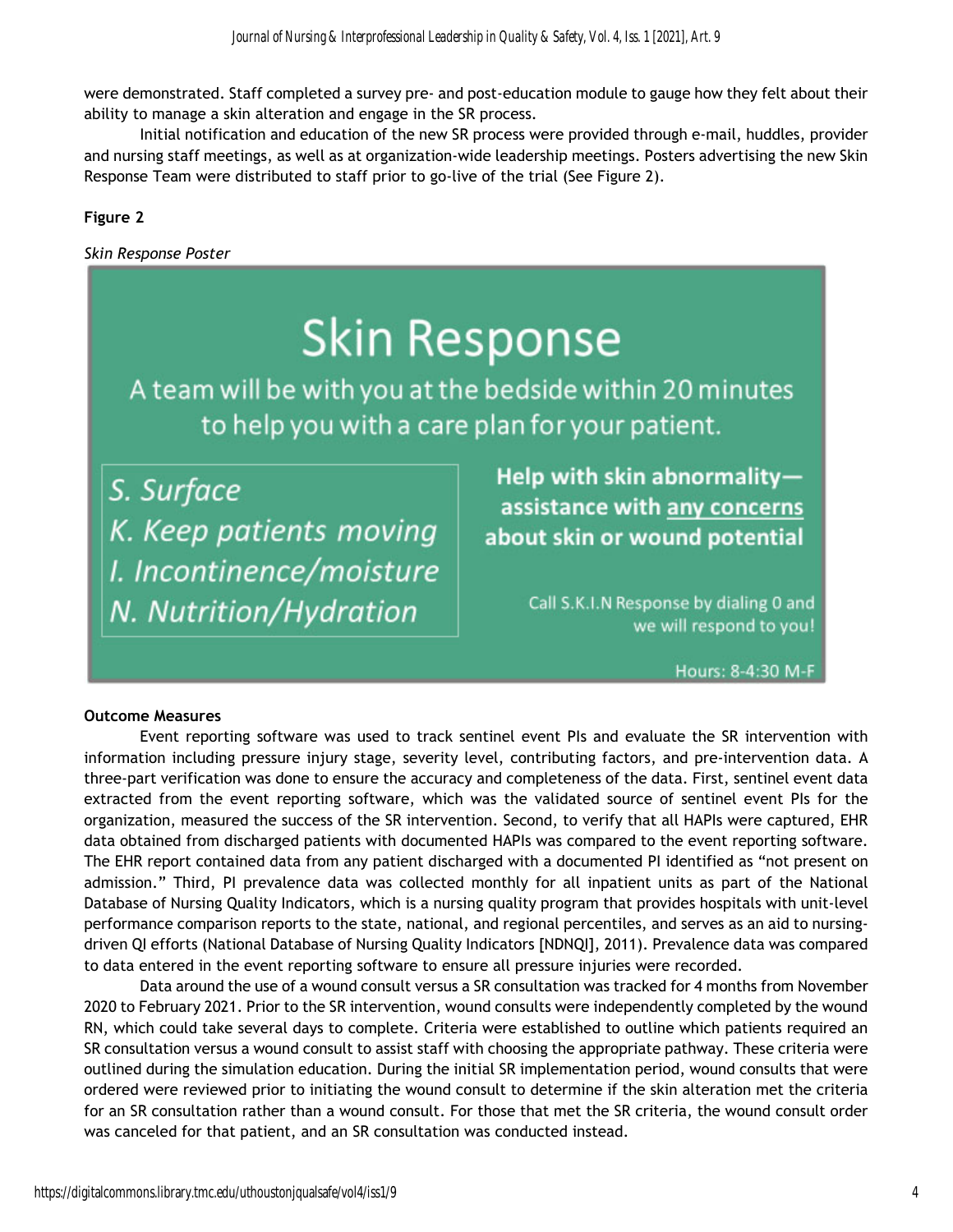In December of 2020, data were collected on SR consultations called during the initial intervention implementation period (August-November 2020). Data obtained included the date of the response, unit involved, and outcome of the response.

#### **Analysis**

 The data were analyzed to determine the (a) total number of SR pages during the initial implementation period, (b) number that resulted in a wound consult, (c) number of SRs where PIs were found and, (d) presence of PI on admission versus HAPI.

#### **Ethical Considerations**

 The SR intervention plan was submitted to the institution's Nursing Research and Evidence-Based Practice Council for approval prior to implementation. The project received approval as a QI project before the trial started. Data was collected and protected within a HIPAA-compliant platform, and all findings were reported as group data*.* 

#### **Results**

#### **Staff Competency**

The post-test scores for perceived competency on the SR intervention protocol showed a marked increase in staff's self-assessed competency post involvement in the simulation education.

#### **Review of Skin Responses**

 In total, 127 SRs were reviewed, and 14 HAPIs were found that varied in stage. Fifty-seven percent (57%, n=8) of HAPIs were identified in the intensive care unit, and the remaining 43% (n=6) were in the medical-surgical service line. While 11% of SRs resulted in the identification of a HAPI, the remaining injuries were either present on admission or identified as another skin alteration, i.e., moisture-associated skin damage, skin tear, skin failure, etc. Variations in patient type and unit makeup were considered while reviewing the results. At the conclusion of the initial trial period, the SR protocol was implemented across the institution as a permanent process for skin alteration identification and PI prevention in November of 2020. Notably, the two units where the SR intervention had been trialed for the previous months had fewer HAPIs than those that were new to the process as of November 2020.

#### **Review of Wound Consults**

 Review of wound consults identified that 46% (n=124) of the 270 wound consults ordered during the SR initial implementation period met the criteria for a SR consultation rather than a wound consult. The wound consult was canceled for these patients, and instead, an SR was conducted. This change decreased the cost of care by eliminating unnecessary wound consultations and improving productivity.

#### **Sentinel Events**

 During the initial 30 days of the SR trial, there were 11 sentinel event PIs with a marked decrease observed from September 2020 through November 2020, which was maintained through the fiscal year 2021 (See Figure 3). Using a SR team promoted an institution-wide culture change which contributed to an 86% reduction in sentinel event PIs in 12 months. Notably, in March and April of 2020, there was a decrease in the number of sentinel event PIs attributed to the start of the COVID-19 pandemic. During this time there was a significant decrease in hospital census and no PI prevalence study conducted.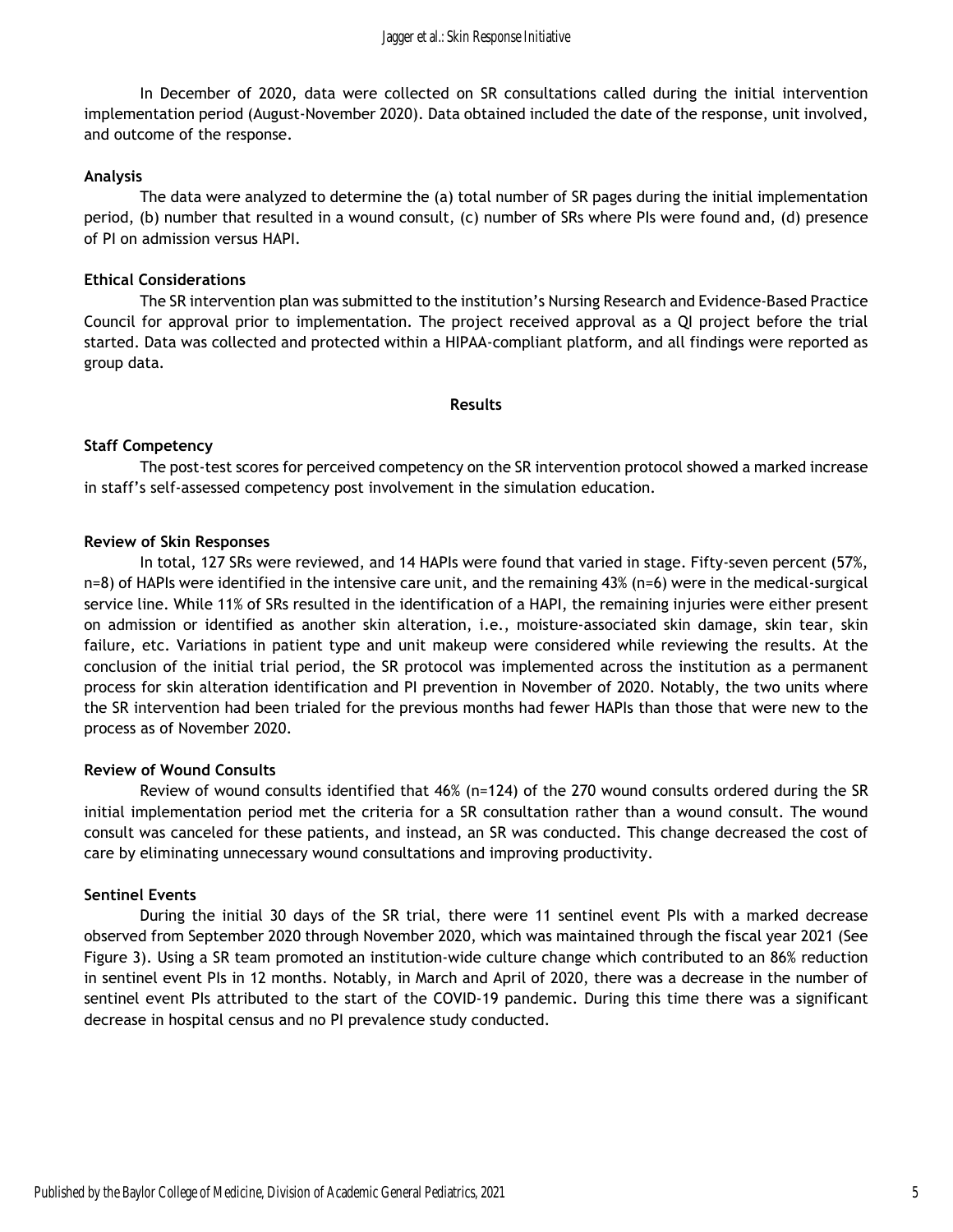# **Figure 3**





#### **Discussion**

 The SR intervention was implemented to examine current processes, identify barriers, and improve patient care through a multidisciplinary approach at the time of an identified skin alteration. Reinforcing the established criteria and further educating staff on which types of injuries required a wound consult versus those that can be managed by the SR team decreased the cost of care by eliminating unnecessary wound consultations and improving productivity.

#### **Skin Response Process**

The use of a real-time multidisciplinary response team proved to be instrumental in preventing PI development or progression, improving overall skin health, and monitoring current systems and processes to ensure they meet patient safety standards. The information gained through the SR implementation process was used to effect system improvements with the goal of allowing best practices to be realized. At the conclusion of the trial, SR was implemented across the institution as a permanent process for skin alteration identification and PI prevention. The SR process has continued to be implemented and its outcomes monitored on an ongoing basis.

#### **Multidisciplinary Response Team**

 The use of a multidisciplinary response team built trust among team members, allowed key stakeholders to be involved in decision making, and contributed to a collaborative work environment. The SR initiative has empowered caregivers to evaluate patients' skin integrity and develop and implement care plans to address skin care issues. Nurses have taken on a greater awareness of patient safety related to skin care issues. While initial data in the first 12 months shows the success of the intervention, with an 86% reduction in sentinel event PIs, the institution's safety culture around PI prevention and care will be largely responsible for the continued success of the intervention.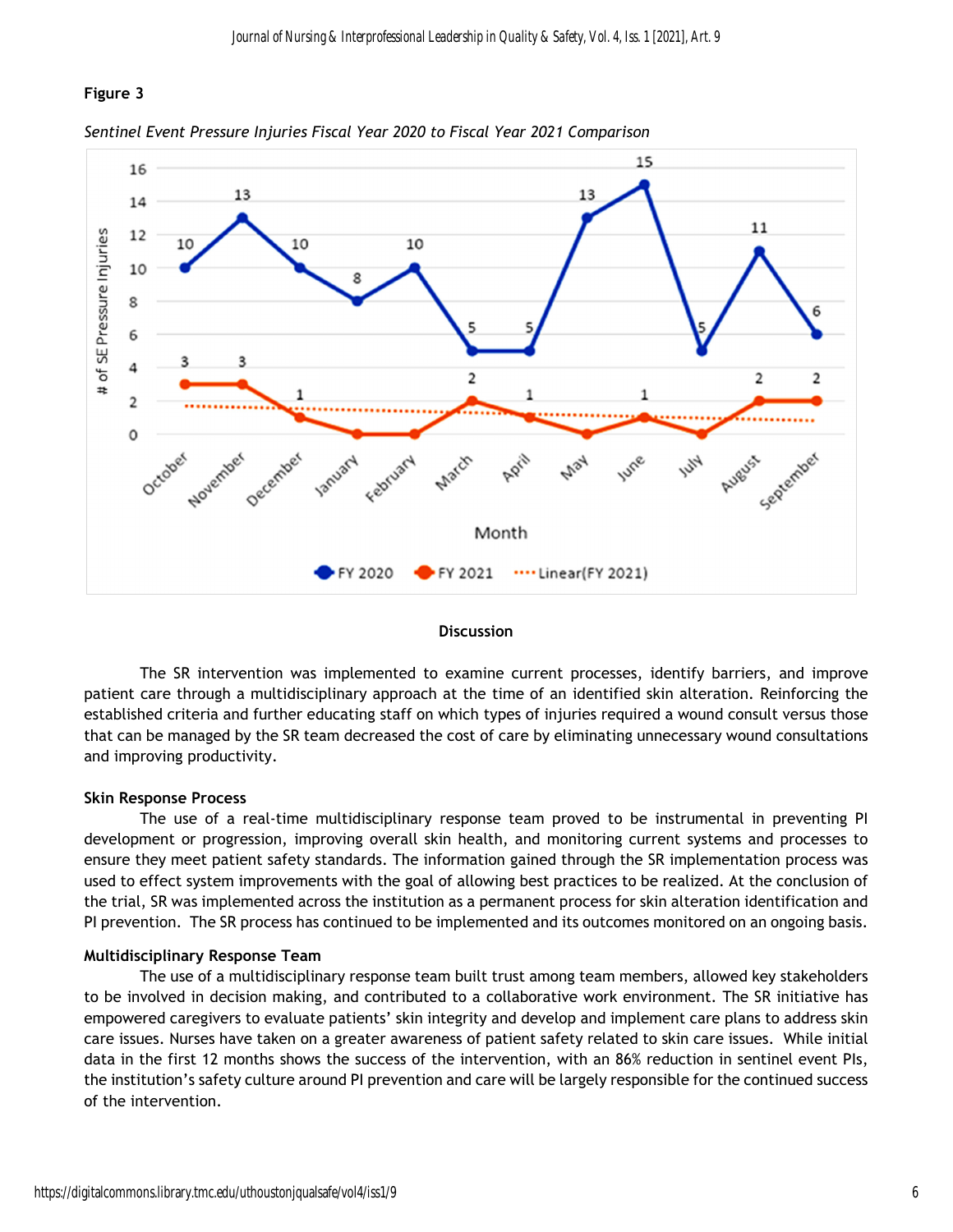# **Sustainability**

 New hire orientation and yearly education modules were updated to reflect practice changes and ensure ongoing competency with newly hired staff.

# **Costs of Pressure Injury Care**

The AHRQ (2014) reported that costs of PI care ranged from \$20,900 to \$151,700 per PI. Given the results of the SR initiative, implementing the SR intervention reduced costs for the institution by an estimated 2 to 14 million dollars.

# L**imitations**

 Five primary limitations were identified that may have impacted the implementation and the outcomes of the initiative: (a) the project was implemented during the COVID-19 pandemic; (b) the design of the wound care department did not include a provider lead; (c) the project was conducted at a single site; (d) the project spanned over a short timeline; and (e) there were a number of EHR challenges.

# *Effects of COVID-19 Pandemic*

 The SR initiative was implemented during the COVID-19 pandemic, resulting in changes to workflows, fluctuating staffing levels, and increased workplace stressors for healthcare workers. SR was created as an intervention to save the bedside RN time and improve their workflow; however, this level of trust in a new process took extensive time to build during the trial phases of the project. Intermittently, units involved in the SR initiative had restricted access and SR consultations had to be conducted out in the foyer or hallways as entry into the care unit was not permitted.

# *Wound Care Department Design*

 Although the wound care department was fully staffed, the department was not structured to have a lead physician and was run solely by RNs. Literature supports the importance of a wound care team led by a physician or surgeon because a single service or provider cannot provide comprehensive wound care (Kim et al., 2016). There was strong physician engagement through the physician lead during the initial SR implementation period; however, a physician was not able to be permanently assigned to the SR team outside of the trial period. The SR team would benefit from having a permanent physician lead.

# *Implementation Site*

 The SR initiative was implemented in one moderate-sized healthcare institution; therefore, the application of SR in another institution may need to be customized.

# *Project Timeline*

 There was a 6-month timeline in which full implementation of SR project components, including education modules, was completed. Evaluation of the overall implementation plan identified that other initiative components could be included in future project iterations, such as education of ancillary staff who come into contact with the patients. Furthermore, the short timeline contributed to stress alongside the rapid changes focused on the COVID-19 response.

# *EHR Challenges*

 Significant changes were made to the EHR to assist with the SR initiative and wound alteration documentation to include: (1) implementation of wound photography, (2) updates to plan of care documentation, (3) updates to documenting the skin injury risk assessment score (Braden Scale), and (4) the addition of a "Post Skin Response" section to the EHR. The EHR remains challenging to navigate on the part of the bedside RN and the physician. Continued work is needed to improve this workflow. An internal workgroup continues to evaluate the EHR and its use in documentation and communication around skin alterations.